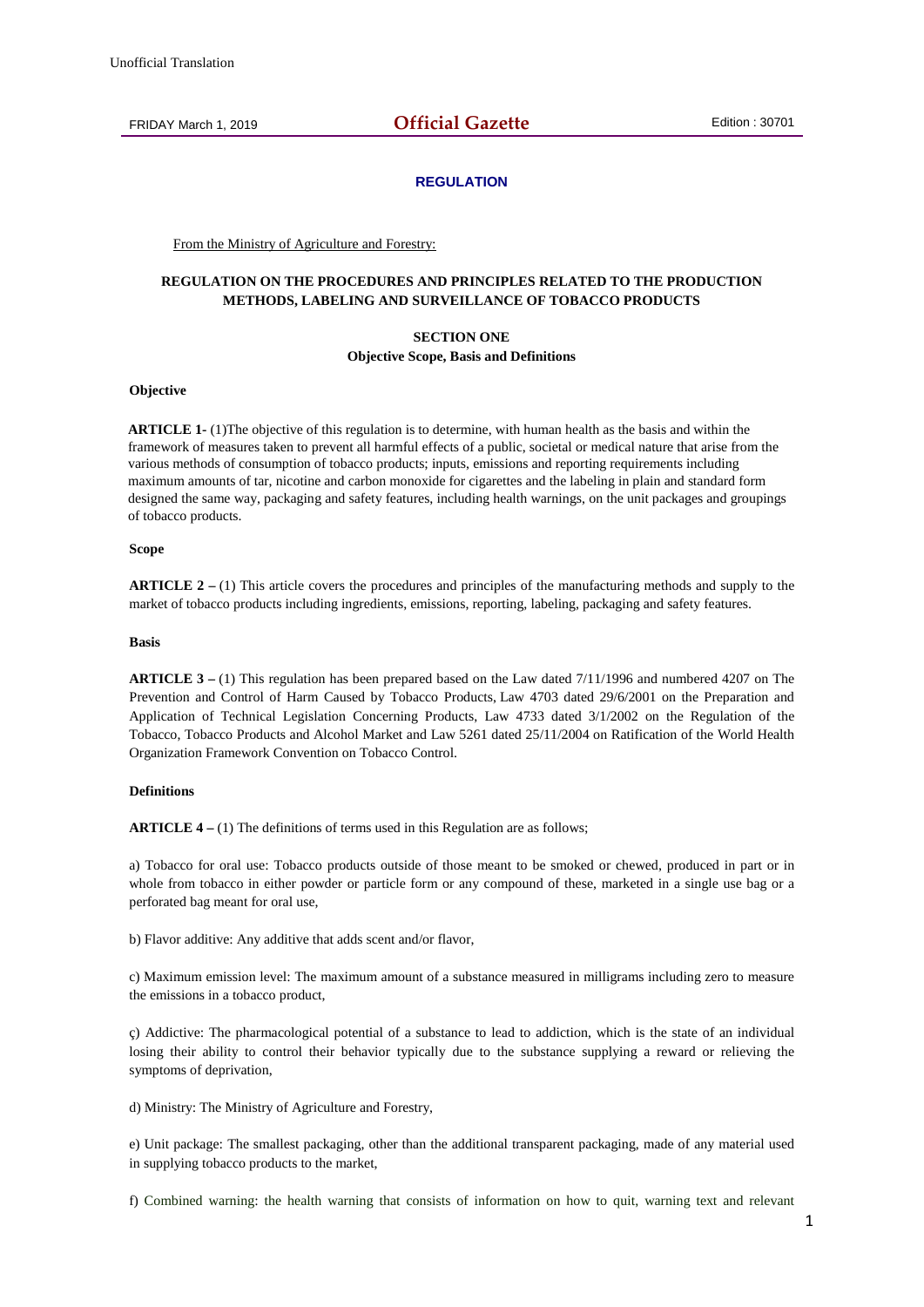photographs, graphics and pictures,

g) Outer packaging: The group packaging holding the unit package of the tobacco products supplied to the market, outside of its transparent packaging or more than one unit package of the same products,

ğ) Additional transparent packaging: The transparent packaging that is present on all unit packaging and product group packaging of tobacco products presented for retail sales, and which does not obscure the readability of the labeling information,

h) Emissions: The substance that are emitted when the tobacco product is consumed or used in the intended way,

ı) Ingredients: All substances or components in the end tobacco product including tobacco, additives, paper, filter, capsule, ink and adhesives,

i) Group Packaging: Apart from the transparent packaging, packaging made of any material in which more than one tobacco product of the same brand and type is place for retail selling,

j) Internal packaging: The package placed inside the unit package with the tobacco in it,

k) Smoking tobacco products: Cigarettes, cigars, cigarillo, crushed tobacco for rolling, tobacco products for hookah and pipes,

l) Characteristic flavor: The scent or flavor noticed before or during the use of tobacco products that can be distinguished from the tobacco's own flavor originating from an additive such as but not limited to fruit, spices, herbs, alcohol, sugar, menthol or vanilla,

m) Additive: Substances other than tobacco added to any element of the tobacco product including the tobacco, the unit package and the group package,

n) Box: The tobacco product boxes in which more than one group package is placed,

o) Commission: The European Commission,

ö) Hookah tobacco product: A tobacco product that is consumed through a process of burning and exclusively smoked with a hookah,

p) Nicotine: Nicotine alkaloids,

r) Pipe tobacco products: A tobacco product that is consumed through a process of burning and exclusively smoked with a pipe,

s) Supply to the market: The first activity to ensure the presence of products on the market for supply or use,

ş) Bag package: A rectangular or pouch shaped package that is closed by folding, locking, adhering, etc,

t) Cigar: A tobacco product that is produced by rolling inner wrapping tobacco then outer wrapping tobacco over filling tobacco with a mass of minimum 3 maximum 25 grams including the mouthpiece if any that is smoked by lighting it,

u) Health warning: All warnings in this Regulation including text warnings, combined health warnings, general warnings and information messages concerning the harmful effects and unwanted results on human health of using tobacco products,

ü) Crushed rolling tobacco: A tobacco product that is consumed by smoking tobacco rolled inside paper or a tube and then lit with fire,

v) Cigarette: A tobacco product that is produced with crushed tobacco rolled inside paper with or without a filter and smoked by lighting it,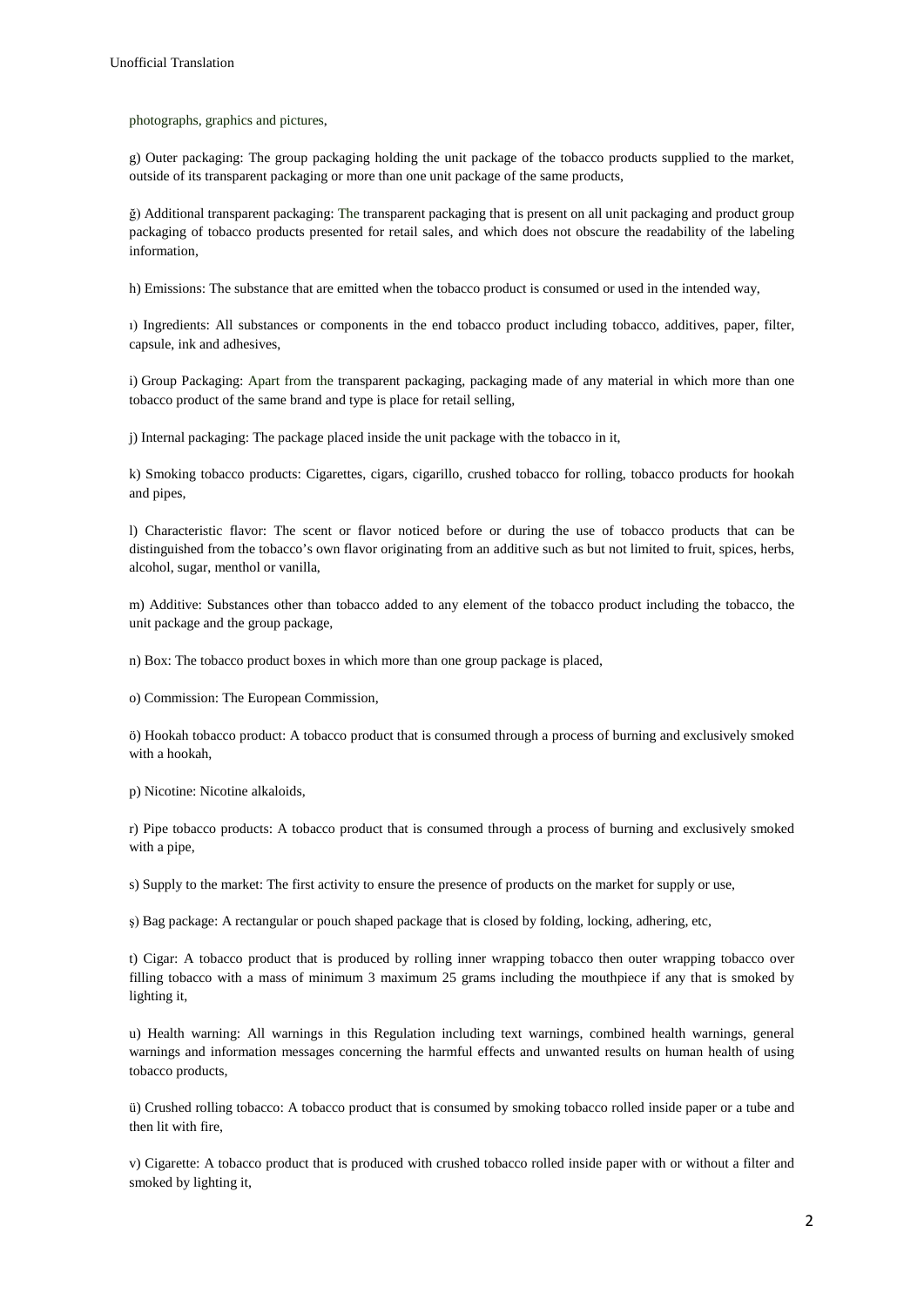y) Cigarillo: A tobacco product that is produced by rolling inner wrapping tobacco then outer wrapping tobacco over filling tobacco with a mass of less than 3 grams that is smoked by lighting it,

z) Toxicity: The degree to which a substance causes harmful effects, including effects that occur over time, in the human organism caused by general repeated or constant consumption,

aa) Consumer: The real person acting according to purposes outside of commerce, work, craft or profession,

bb) Tobacco product: All products produced completely or partially with tobacco as the raw material, consumed by inhaling smoke, sniffing into the nose, sucking or chewing,

cc) Producer: The real individual or legal entity that presents itself as the producer by producing the tobacco product or placing their commercial name, brand or distinguishing mark on the tobacco product; if the producer is outside of Turkey the importer authorized by the producer; and also the real individual or legal entity that is in the supply chain and whose activities impact features concerning the safety of the product,

çç) Tar: The raw smoke condensate that does not contain water and nicotine.

# **SECTION TWO**

## **Ingredients and Emissions**

## **Maximum tar, nicotine and carbon monoxide levels**

**ARTICLE 5 –** (1) The maximum emissions levels for each cigarette that is supplied to the market should be 10 milligrams tar, 1 milligram nicotine and 10 milligrams carbon monoxide.

(2) The Ministry may determine different emission and maximum emission levels than those specified in clause one for cigarettes and emission and maximum emission levels for tobacco products other than cigarettes.

(3) The maximum emission level standards approved by parties to the World Health Organization Framework Convention on Tobacco Control or the World Health Organization itself are used for determining the emissions other than those specified in clause one above for cigarettes and emissions on tobacco products other than cigarettes.

## **Measurement Methods**

**ARTICLE 6 –** (1) The tar, nicotine and carbon monoxide emissions of cigarettes are measured according to standards TS ISO 4387 for tar, TS ISO 10315 for nicotine and TS 11665 ISO 8454 for carbon monoxide. The accuracy of tar, nicotine and carbon monoxide measurements is verified according to the TS ISO 8243 standard.

(2) The measurements mentioned in the first clause are verified by independent and accredited laboratories authorized and monitored by the Ministry.

(3) The Ministry determines a list of approved laboratories including the criteria used for approval and the methods applied and whenever a change is made updates this list by broadcasting it on the Ministry website.

(4) The Ministry may determine measuring methods that are different from the methods specified in clause one for cigarettes and may also determine measuring of emissions methods for all tobacco products outside of cigarettes.

(5) The Ministry accepts the measuring methods approved by parties to the World Health Organization Framework Convention on Tobacco Control or the World Health Organization itself.

(6) All physical, chemical and filter analysis fees including fees for the measurement and verifications specified in clause one and required by the Ministry are to be paid by the producer.

## **Reports on disclosing the ingredients and emissions**

**ARTICLE 7 –** (1) The producers shall submit the below specified information to the Ministry for each type of product before obtaining a permit to supply it to the market and on an annual basis. Annual notifications are submitted to the Ministry by the end of January in the following year.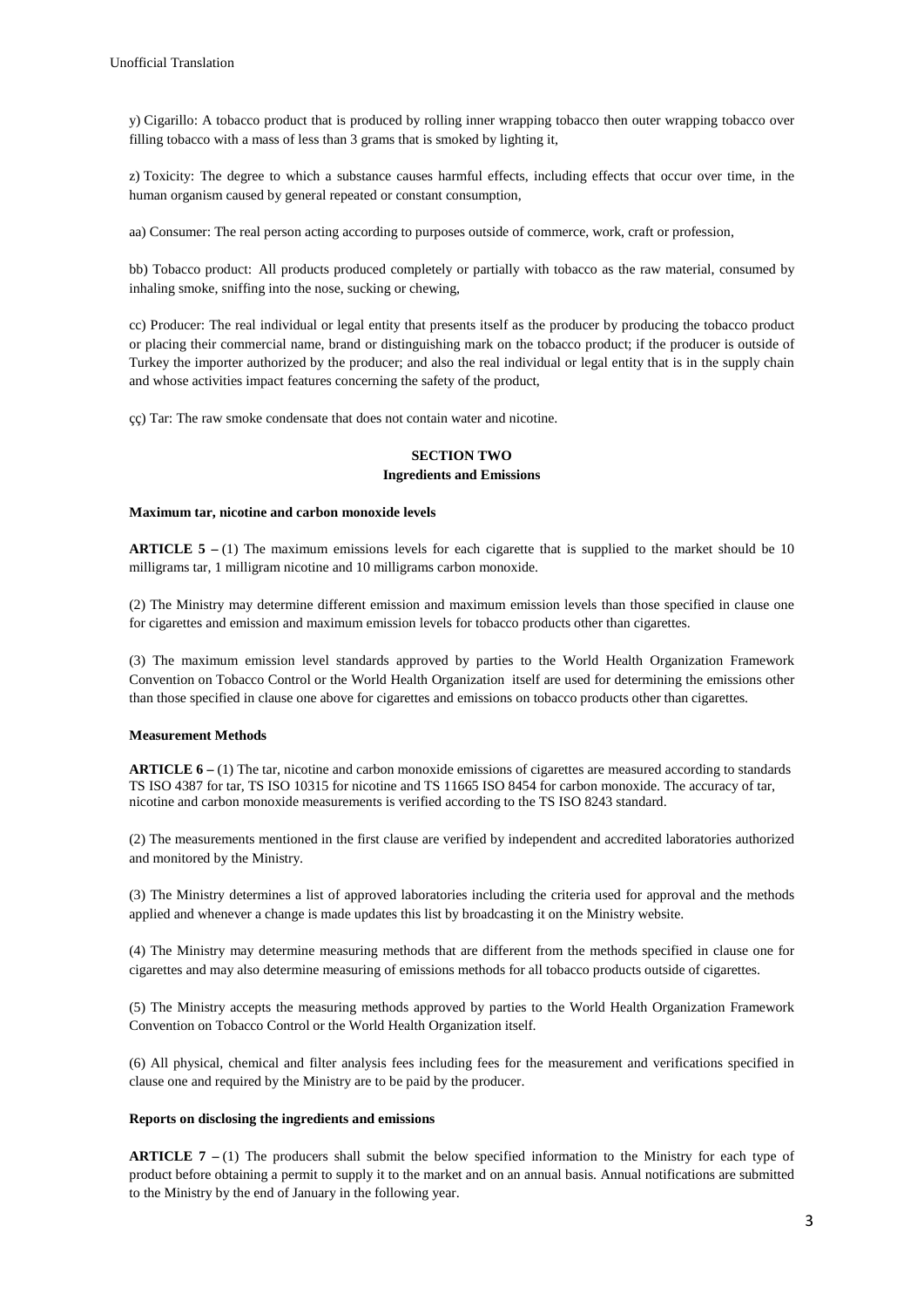a) The list of decreasing amounts according to the weights of all ingredients used in the production of and included in tobacco products in a format to be determined by the Ministry.

b) The emissions levels specified in article 5.

c) Other emissions if any and information on their levels.

(2) When producers wish to make changes in the ingredients and emissions of tobacco products supplied to the market they shall obtain the required permit from the Ministry.

(3) The list of ingredients required in the scope of clause one shall also include a declaration of the purpose for including each ingredient. The procedures and principles for preparing the annual ingredients list shall be determined by the Ministry.

(4) In addition to the ingredients list in clause one, the producers shall submit toxicology data concerning the burned or unburned state of the ingredient with special regard to the effects of these on consumer health and other data including the addictiveness of such substances.

(5) In the attachment of this ingredients list stipulated in clause one the producers shall submit a technical document to the Ministry including a general explanation and characteristics of the additives used. The procedures and principles for preparing the technical document shall be determined by the Ministry.

(6) The producers shall also specify the emission measurement methods these use in the notifications they make the Ministry in the scope of this article. The Ministry may require the producer to conduct a study on how the ingredients impact consumer health taking into consideration such factors as addictiveness, toxicity and other effects.

(7) The information that is submitted in accordance with this Article and Article 8 is presented to the public's information on the Ministry's website to inform the consumer. Protection of trade secrets is observed in the broadcasting of this information. When producers are submitting this information to the Ministry they shall specify what information they consider to be a trade secret.

(8) The format in which the information that is submitted in accordance with this Article and Article 8 is broadcasted on the website is determined and updated when necessary by the Ministry.

(9) Raw material stock movement, production amounts, amounts of products transferred from production to product warehouses and from there to other storage facilities established in the country, imports, exports, returns and tax label movements are notified to the Ministry in approved reports.

(10) The Ministry receives all data and information required in this article and article 8 through an electronic system and/or in print and stores all items declared as trade secret according to the confidentiality procedure.

(11) The Ministry may impose a fee in proportion with the World Health Organization Framework Convention on Tobacco Control provisions for receiving, storing, reviewing, analyzing and broadcasting the information submitted in accordance with this article.

## **List of priority additives and advanced reporting obligations**

**ARTICLE 8 –** (1) In addition to the requirements in article 7 the Ministry will ask for an advanced list of priority additive substances added to tobacco that have the properties specified in subclauses (a) and (b) of this article. This list includes the following additive substances:

a) Additives that show they have one of the properties specified in subclauses (a), (b), (c) and (ç) of clause two; and have first indications, studies or regulations in other countries.

b) Additives that are among the most commonly used additives in terms of weight or number according to the ingredient notifications per clauses one and four of article 7.

c) Additives that are on the priority additives list published by the Ministry taking into account the list specified by the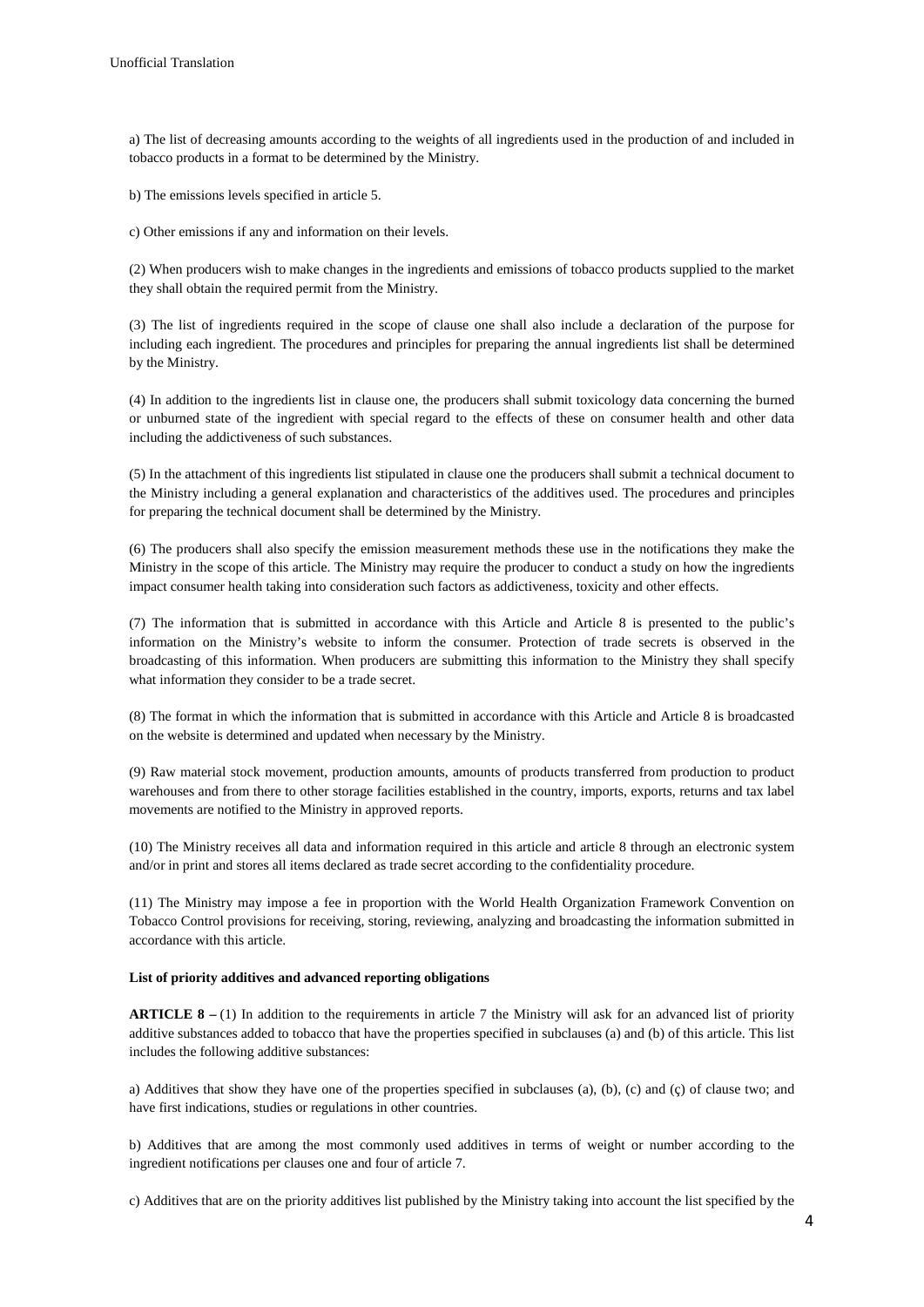## Commission.

(2) Producers that an additive that is on the priority additives list specified in subclause one in the production of their products are required to conduct a comprehensive study on the following subjects concerning these additives:

a) Whether or not they contribute to the toxicity or addictive property of the type of product and whether or not they have the capability to increase the toxicity or addictive property of the product to a distinct and measurable degree.

b) Whether or not they cause a characteristic taste.

c) Whether or not they make inhalation or nicotine reception easier.

ç) Whether or not they cause the formation of substances that have carcinogenic, mutagenic or reprotoxic properties; the amounts of such substances and in which of the concerned products they have distinct carcinogenic, mutagenic or reprotoxic properties or whether or not they have the capability to increase such properties to a distinct and measurable degree.

(3) These studies shall take into consideration the intended purpose of tobacco products and studies the results of the burning process for the type of product that contains such additive or studies the emissions without the burning process. These studies shall also examine the interaction of this additive with the other ingredients in the product. Producers that use the same additives in tobacco product production can do a collaborative study if they use these additives in the composition of product types in the same category.

(4) The producers shall prepare a report on the results of these studies. The report shall compile an executive summary along with the existing scientific literature on the additive that is the subject of the report and prepare it in a comprehensive way to include the company's own data on the effects of the additive.

(5) Producers shall submit this report to the Ministry within eighteen months at the latest as of the date that the concerned additive is included in the priority additives list per clause one. The Ministry may also ask the producers for supplemental information on the additive. This supplemental information shall be part of the report.

(6) The Ministry may ask for these reports to be subjected to a precedent study by a scientific committee especially in terms of comprehensiveness, methodology and results. The information that is received shall be taken into consideration in the decisions to be made by the Ministry per Article 9. The Ministry may impose proportionate fees on the producers for these precedent studies.

(7) If a report has been prepared by another producer on the concerned additive the other producers shall be exempt from the obligations in this article.

## **Regulation of ingredients**

**ARTICLE 9 –** (1) Cigarettes and crushed rolling tobacco with characterizing flavor cannot be supplied to the market.

(2) Tobacco products with the following additives cannot be supplied to the market:

a) Vitamins and other additives that give the impression that a tobacco product is beneficial to health or has a lower health risk.

b) Caffeine or taurin or other additives and stimulants related to energy and vitality.

c) Additives with coloring properties for emissions.

ç) Additives that make inhalation or nicotine delivery easier for smoking tobacco.

d) Additives with carcinogenic, mutagenic and reprotoxic properties in unburned form.

(3) Any cigarette and crushed rolling tobacco product containing a flavor additive with any technical properties that provides a change in the smell flavor or smoke density with components like filters, paper, packet, capsule, etc. cannot be supplied to the market. Filters paper and capsules do not contain tobacco or nicotine.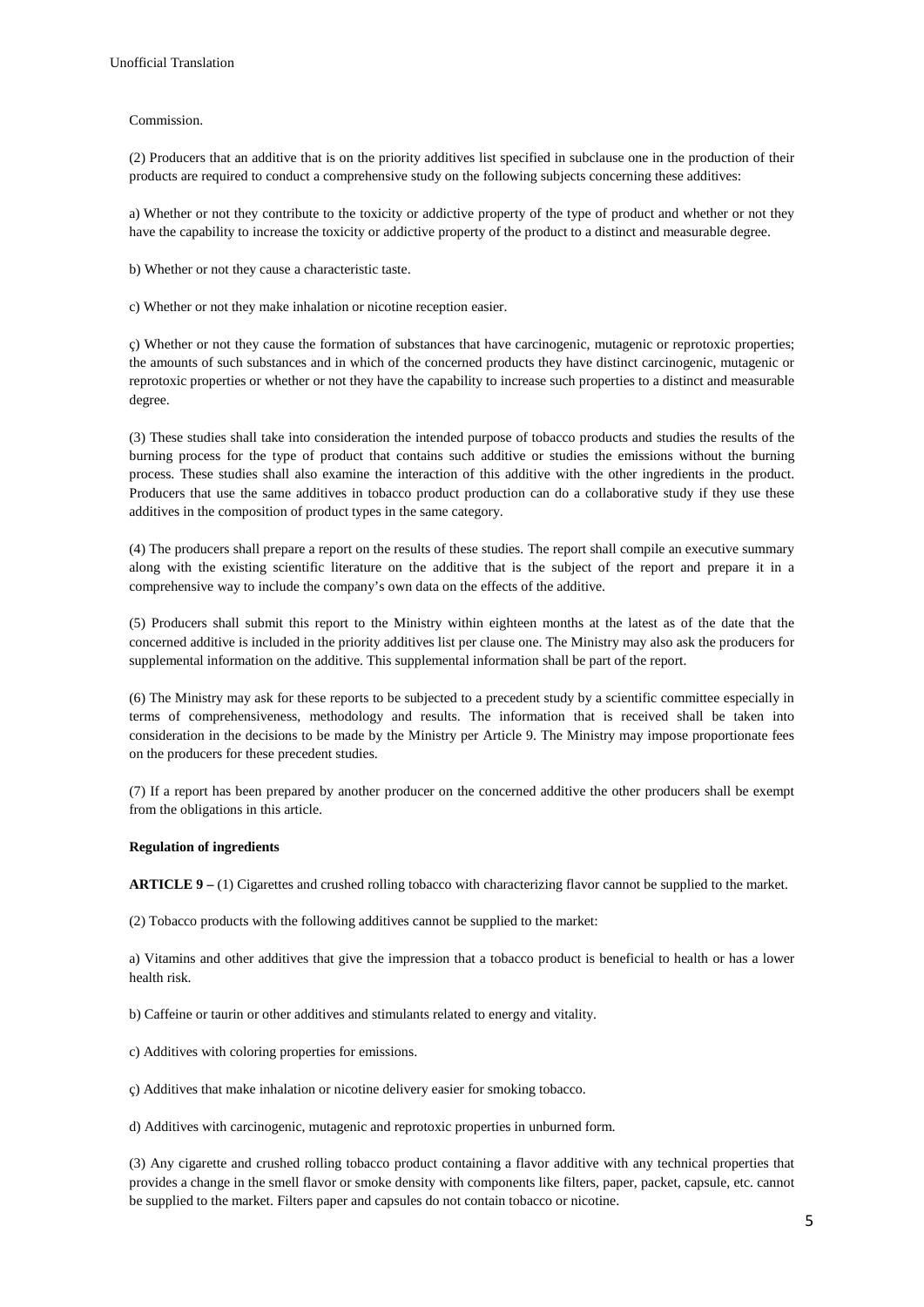(4) The provisions and conditions specified in the Recording, Evaluation, Permit and Restriction of Chemicals published in the repeated Official Gazette no. 30105 dated 23/6/2015 also apply to tobacco products as deemed suitable by the Ministry.

(5) The supply of tobacco products that contain additives in amounts that make the toxic or addictive or carcinogenic, mutagenic or reprotoxic properties distinguishable or increase it to a measurable degree during the consumption of tobacco products based on scientific evidence is prohibited by the Ministry.

(6) The Ministry may impose proportionate fees on the producers to determine or evaluate whether or not a tobacco product has characterizing taste, prohibited additives have been used and if a tobacco product contains additives that make the addictive effect or carcinogenic, mutagenic or reprotoxic properties distinguishable or increase it to a measurable degree.

(7) No additive other than preservative and moisturizer may be used in crushed rolling tobacco.

## **SECTION THREE Labeling and Packaging**

## **The application of brands in tobacco products**

**ARTICLE 10 –** (1) On the outer packaging of tobacco products produced in Turkey or imported writing shall be;

a) Only on the front of the package centered vertically and horizontally in the space under or next to the combined health warning space,

- b) In the same direction as the combined health warning,
- c) Not to exceed five percent of the surface area it is on,
- ç) In Cool Gray 2 C Mat finishing color,
- d) The first letter of the word in upper case the others in lower case letters,
- e) In uniform type size,
- f) In Helvetica font,
- g) No character other than letters, numbers and "&" shall be used,
- ğ) No embossment and foil shall be used.

(2) In the format where the brand is applied side by side with the health warning, it is applied in the same direction as the combined health warning, when necessary it may be applied vertical to the combined health warning.

(3) The brand shall be written in a single line in 14 type size at the most on cigarette unit packets, 28 type size at most on groupings, 30 type size at the most on all other tobacco product unit packets and 60 type size at mot on groupings in a single line.

(4) On the cigarettes the brand shall be written with the first letter in uppercase the rest in lowercase, in black, in Helvetica font, type size 8 at the most, without using any other character besides letters, numbers and "&", on tip paper parallel to the smoking tip.

(5) On smoking tobacco other than cigarettes the brand name shall be on the internal wrapping if any and on the rings of cigars and cigarillos if any.

(6) The distinguishing mark on the outer wrapping of tobacco products produced in Turkey or imported; shall be on the back face of the package on bag packages and on the bottom face of all other packages, the color shall be Pantone Cool Gray 2 C Mat finishing, with the first letter in uppercase the rest in lowercase, in uniform type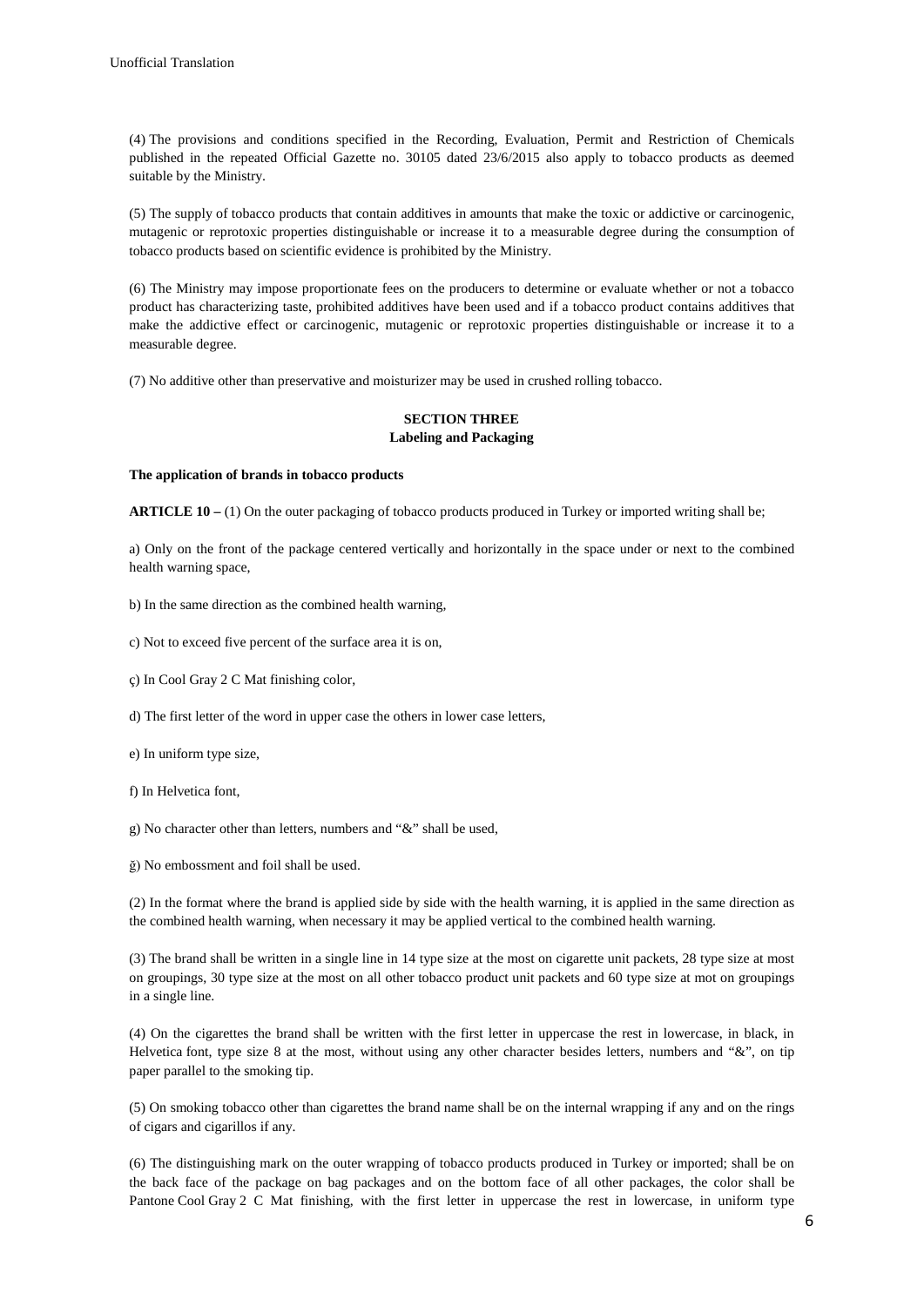size, Helvetica font, without using any other sign or character besides letters, numbers and "&", without using embossment and foil, 2 type sizes smaller than the brand.

(7) The brand and/or distinguishing mark on the inner wrapping of hookah tobacco products, cigars and cigarillos shall be written on the wrapping that is not transparent, in Helvetica font, 14 tipsier and Pantone Cool Gray 2 C Mat finishing color; and in black on the transparent wrapping only in one place.

(8) The brand and/or distinguishing mark on tobacco product boxes shall only be on the front face, centered vertical or horizontal to the face, parallel to the top edge and not exceeding five percent of the space, in black and in Helvetica font.

(9) The brand and distinguishing mark are also included on the box and transparent grouping labels.

(10) The brand and distinguishing marks shall not be written anywhere else than what is specified in this article.

(11) The brand and distinguishing mark shall not include features that;

a) Give a false impression about a tobacco products properties, health effects, risks or emissions to promote the tobacco product and encourage consumption, give incomplete information, mislead or deceive the consumer,

b) Make tobacco products tempting or attractive,

c) Include or refer to information about nicotine, tar or carbon monoxide emissions,

ç) Claim or imply that one tobacco product is less harmful than another, that it aims to reduce the harmful components of smoke, gives energy has curative, rejuvenating, natural r organic properties, has other positive health or lifestyle benefits,

d) Refer to taste, scent, any flavor additive or other additive substances or absence thereof,

e) Refer to a food or cosmetic product,

f) Claim that a certain tobacco product has advanced biodegradability or other environmental advantages,

g) Provide economic advantages such as discounts, free distribution, two for one price or other offers including coupons.

## **The color, shape and content of the package and the properties of the product**

**ARTICLE 11** – (1) The outer surface color and tone of tobacco product unit and grouping packages shall be Pantone 448 C Mat finishing, the internal surface color and tone for unit and grouping packages made of cardboard shall be Pantone 448 C Mat finished or white. The box must be craft brown color.

(2) The color and tone of the inner frame in the cigarette unit package and the inner panel of the cigar and cigarillo package must be Pantone 448 C Mat finished.

(3) The inner and outer surface of tobacco product unit and grouping packages must be plain and smooth, no embossment and pattern to window to reveal the product itself.

(4) The cigarette, cigar and cigarillo unit package must be rectangular prism or similar shape, hookah, pipe and rolling tobacco unit packages must re rectangular prism or similar shape, cylinder or bag form.

(5) The cigarette unit package is made of cardboard or soft material and shall have a hard cover top that cannot be closed or resealed after initial opening of package. The cover on the hard pack with the top cover can only be attached from the back of the unit package.

(6) The aluminum foil or metallic paper used in the cigarette unit packages must be silver, there should be no tone difference in the color; aluminum foil with paper on the back must be white on the paper part. Textured aluminum foils cannot in anyway indicate a picture, pattern or symbol.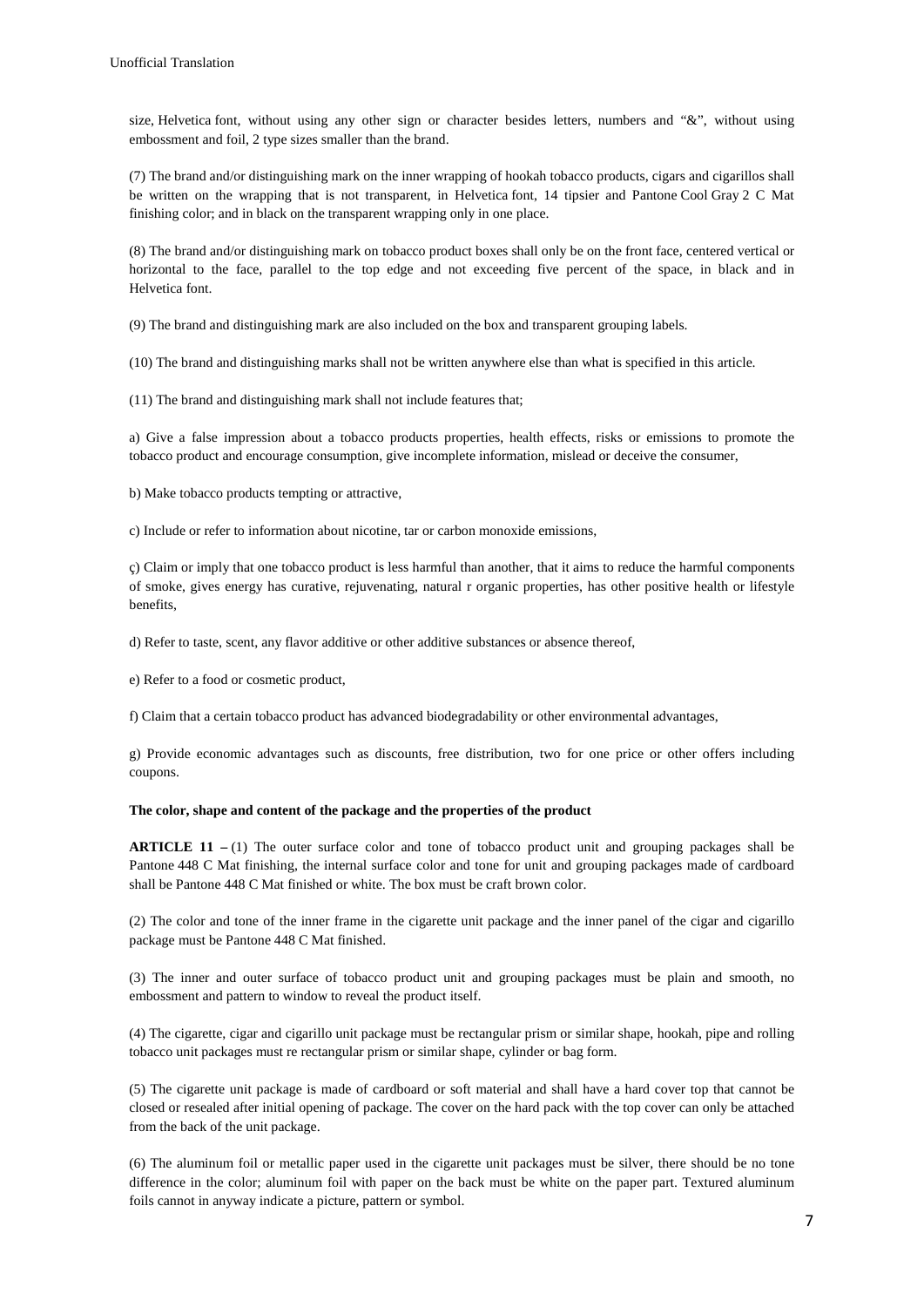(7) The cigarette unit package cannot have features to change the size of any visible space, expand a surface or create new surfaces using the inner panel.

(8) There shall be no text, writing, expression, shape, line, symbol, picture, figure, pattern and sign other than those required by this Regulation on the box, box tape, box label, outer packaging, inner packaging, transparent grouping label, opening strip and aluminum foil of tobacco products including the logo, symbol or other signs of cigar and cigarillo brands.

(9) The tip paper used on cigarettes must be plain white with a mat finish and/or with a cork pattern. Cigarette papers must be white with a mat finish.

(10) Unit packages of cigarettes contain 20 cigarettes.

(11) Cigars and cigarillos shall not be supplied to the market in filtered form. If cigars and cigarillos are supplied to the market in bunches the rolling tobacco used in them is also accepted as the outer rolling tobacco.

(12) Transparent inner wrapping can be used in aromatic hookah tobacco products and in cigars and cigarillos. All the other inner wrapping shall be Pantone 448 C with Mat finishing. The inner wrapping on aroma free hookah tobacco products must be white or craft brown paper material.

(13) The unit and grouping packages of tobacco products cannot be made of material that makes a sound or emits a scent.

(14) Ink that is heat activated, appears over time or has a florescent appearance cannot be used on unit and grouping packages of tobacco products.

(15) Unit and grouping packages of tobacco products cannot include external sheaths, boxes and stickers.

## **Regulations on health warnings**

**ARTICLE 12** – (1) There are health warnings on the unit and grouping packages of tobacco products produced and imported in Turkey.

(2) Health warnings cover the entire space reserved for them on unit and grouping packages. No comments or references whatsoever may be made concerning these warnings on the unit and grouping packages.

(3) The health warnings on unit and grouping packages of tobacco products supplied to the market; shall be printed in a way that is not removable and not erasable; shall not be partially or completely obscured by the tax label, stamp, seal, price symbols, safety features, wrapping paper and such warnings shall be completely visible. Health warnings can be adhered to the unit and grouping packages of tobacco products other than cigarettes and pipe tobacco and rolling tobacco in bags as long as such warnings are not removable. Health warnings can be divided on the condition of maintaining graphic integrity and visibility of writing, pictures and information on quitting when opened on hard packs that open from the top. The health warnings cannot be divided when the packet is opened on other types of products.

(4) Health warnings shall not in any way hide or even partially block the tax labels, seals, stamps, price symbols, monitoring and tracking symbols or safety features on the unit packages.

(5) The size of health warnings are calculated according to the relevant space when the package is closed.

(6) Health warnings are framed in a black border 1 millimeter wide in the space that is reserved for them on the package.

(7) Sample designs on the application of health warnings to packages are broadcasted on the Ministry's website.

#### **General warnings and information messages on smoking tobacco products**

**ARTICLE 13 –** (1) There are general warnings and information messages on the unit and grouping packages of tobacco products.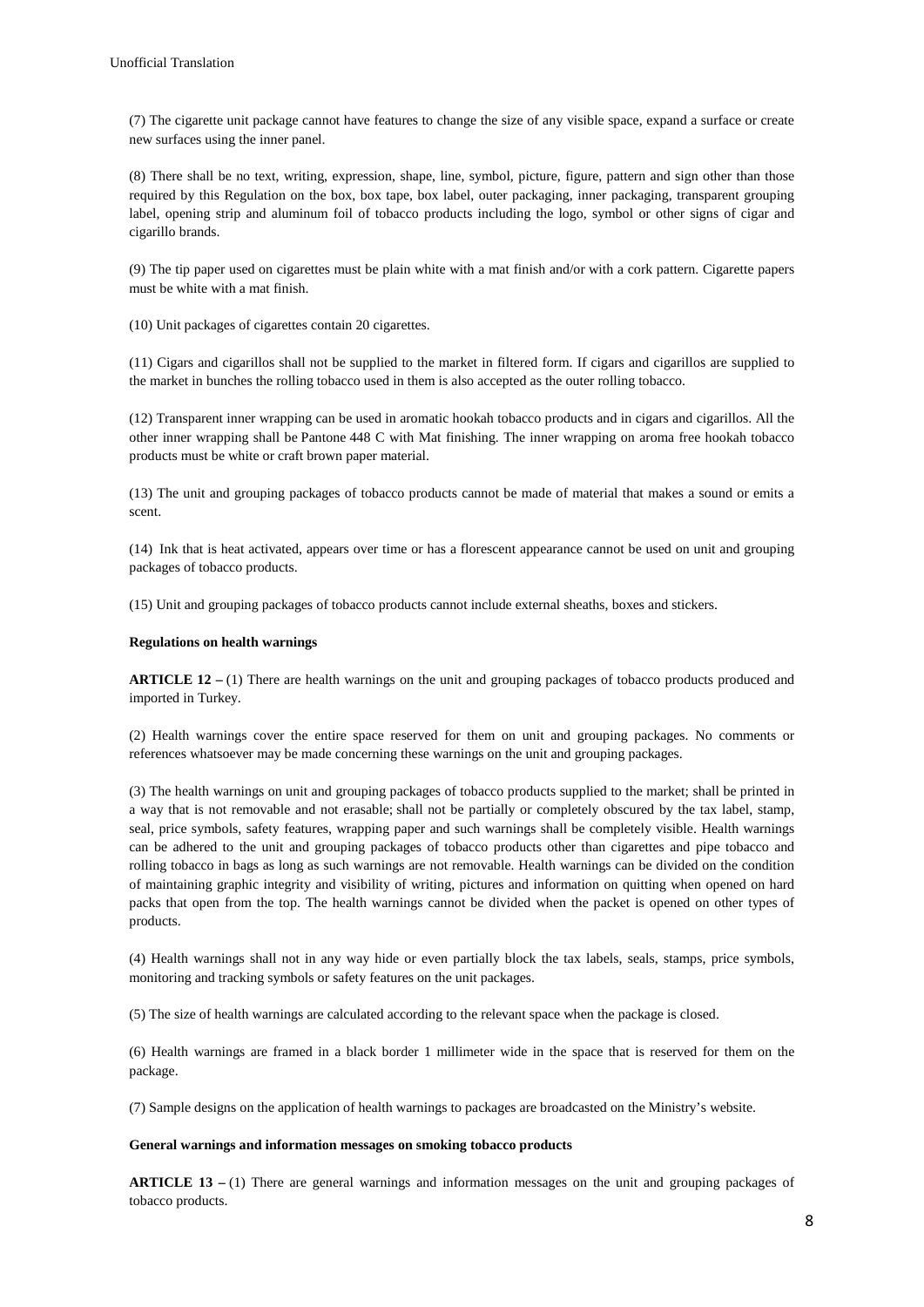(2) The general warnings and information messages mentioned in clause 1 of this article are broadcasted on the Ministry's website.

(3) The general warnings and information messages mentioned in clause 1 of this article are applied as follows:

a) They cover 50% of the surface they are on.

b) They must be on a white background in black bold Helvetica font. The font size must cover the largest portion possible of the space reserved for the text. The first letter is in upper case and the rest are written in lower case.

c) They are placed in the middle of the space reserved for them.

ç) On unit and grouping packages in rectangular prism form they are parallel to the long side edge of the unit or grouping packages; the general warning is on one side of the long side edge and the information message is on the other.

(4) The general warning on cigarette unit packages is on the bottom portion of one of the sides and the information message is on the other side. In groupings it is applied starting on the left side of the long side surface.

(5) The general warning and information message for hookah, rolling and pipe tobacco products supplied to the market in bags is on a surface that is completely visible.

(6) The general warning and information message on rolling and pipe tobacco products sold in flat folding packets is visible when the unit package is completely open and is printed on both sides. The general warning and information message on packages like this is placed on the top edge.

(7) The general warning and information message on hookah, rolling and pipe tobacco products that have upright packages is printed on the base section. On these types of packages the general warning is printed on the top of the fold line on the base of the package and the information message is printed on the surface under the fold line. The surface space for the base section is calculated according to the measurements obtained when the base of the package is flattened.

(8) The general warning and information message on cigar and cigarillo products are applied as follows:

a) The general warning is on one side and the information message is on the other of the long side surfaces of packages in rectangular prism form without hinge lids.

b) On hinge-lid horizontal box shaped packages where the side surfaces, which are 16 millimeters or more, are split in half when the package is opened the general warning and information message is visible as a whole on the large part of the split surfaces. The general warning and the information message is visible in the top surface that is visible when the packet is open. On hinge-lid packages where the side surface is smaller than 16 millimeters the general warning and the information message appears over the entire top surface covering equal space, visible when the packet is open. The general warning is above the information message.

c) The general warning and information message on cigar and cigarillo products in rectangular, flat and folding packages are printed on the two surfaces that appear when the package is completely open. The general warning and information message appear on the top edge in these types of packages.

(9) The surfaces that general warning and information message will be on other than specified in this article and their placement are to be determined by the Ministry.

#### **General rules concerning the combined health warnings on smoking tobacco products**

**ARTICLE 14 –** (1) There are combined health warnings on the unit and grouping packages of smoking tobacco products. The combined health warnings;

a) Are announced on the Ministry website with the input of the Ministry of Health and provided in electronic format by the Ministry.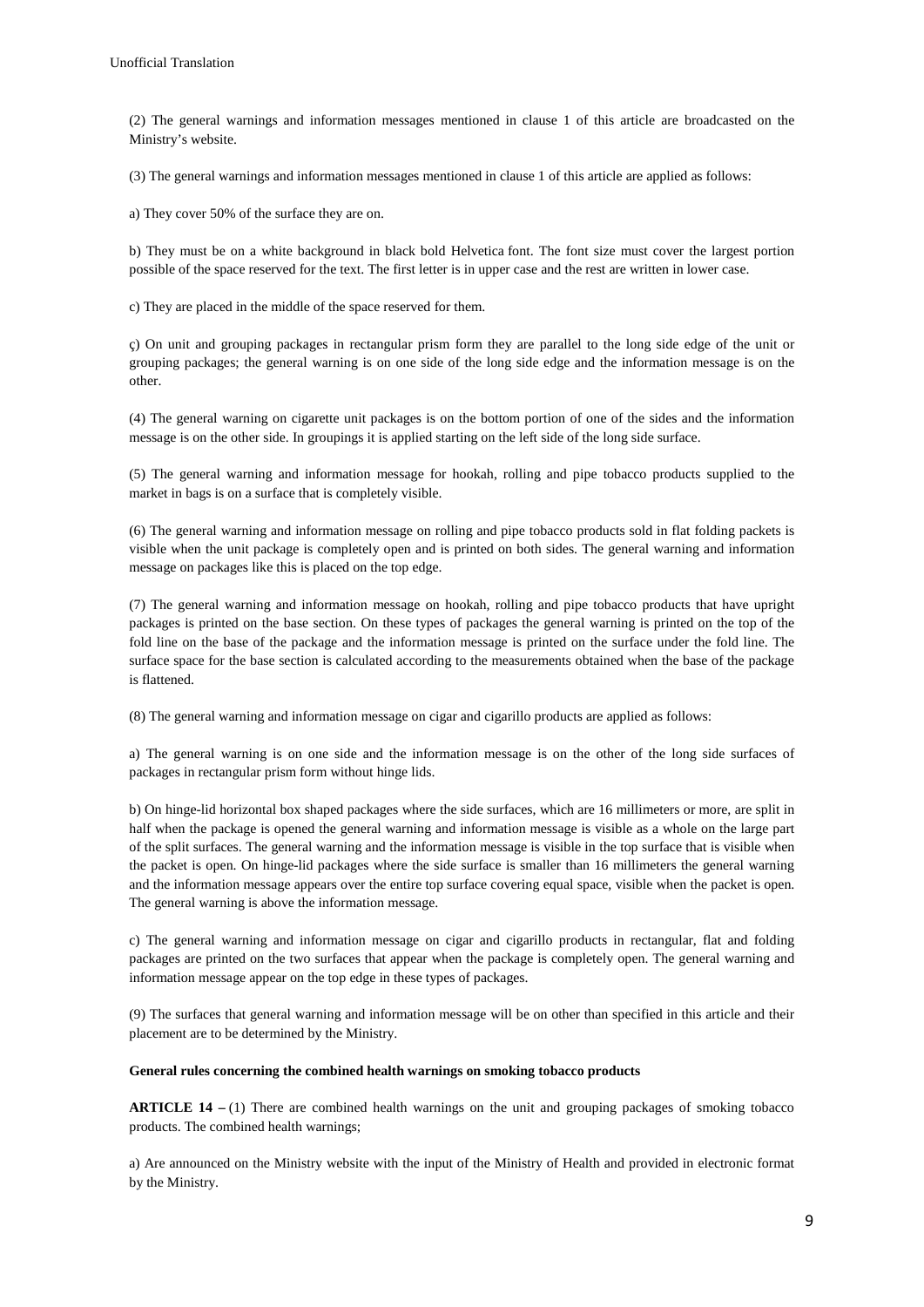b) The "ALO 171 Quit Smoking Counsel Hotline" contains information about how to quit smoking.

c) Covers 85% of the widest front and back surfaces of the unit and grouping packages.

ç) The same combined health warning is on both sides unit and grouping packages.

d) It is applied starting on the top edge of unit and grouping packages and positioned in the same direction as all other information that appears on the side it is placed.

(2) Companies shall plan and implement their production and import programs to ensure that each of the combined warnings appear in equal numbers in an annual period and on every type of product.

#### **The regulation and form of combined health warnings on smoking tobacco products**

**ARTICLE 15 –** (1) If the height to width ratio of combined health warnings is more than 70% an overlapping format is used.

(2) If the height to width ratio of combined health warnings is more than 20% but less than 65% the side by side format is applied.

(3) If the height to width ratio of combined health warnings is more than 65% but less than 70% or equal to these ratios one of the two formats, either overlapping or side by side, is applied on the condition that the warning is completely visible and not distorted.

(4) When an overlapping format is used the photograph is on top, the warning text in the middle and the information on quitting is at the bottom. The photograph shall cover 50% of the combined health warning space on the inside of the black border, the warning text shall cover 38% and the information on quitting shall cover 12%.

(5) When a side by side format is used the photograph is on the top left half of the combined health warning, the warning text is on the top right and the information about quitting is on the bottom right. The photograph shall cover 50% of the combined health warning space on the inside of the black border, the warning text shall cover 40% and the information on quitting shall cover 10%.

(6) If the height to width ratio of combined health warnings is less than or equal to 20% due to the unit package or outer wrapping a wider side by side format is used. The photograph shall cover 35% of the combined health warning space on the inside of the black border, the warning text shall cover 50% and the information on quitting shall cover 15%.

## **The design of combined health warnings on smoking tobacco products**

**ARTICLE 16** – (1) The combined health warning shall be printed in four color format/Blue-Red-Yellow-Black (CMYK). Black prints shall be C0, M0, Y0 and K100 and vibrant yellow prints shall be C0, M10, Y100 and K0. The resolution on the surface where combined health warnings are printed cannot be less than 300 dpi.

(2) The warning text is printed in white on black background and information about quitting is printed in black on vibrant yellow background.

(3) When the side by side, overlapping backwards or side by side extra wide formats are used there is a 1 millimeter thick black border between the quitting information and the photograph.

(4) The photograph used in the combined health warnings must be applied;

a) Without using effects, without adjusting color and without changing or expanding the background,

b) Not too close or too far from the focal point of the view,

c) Not extended or abbreviated in a proportional way.

(5) The warning text and information on quitting are applied as follows: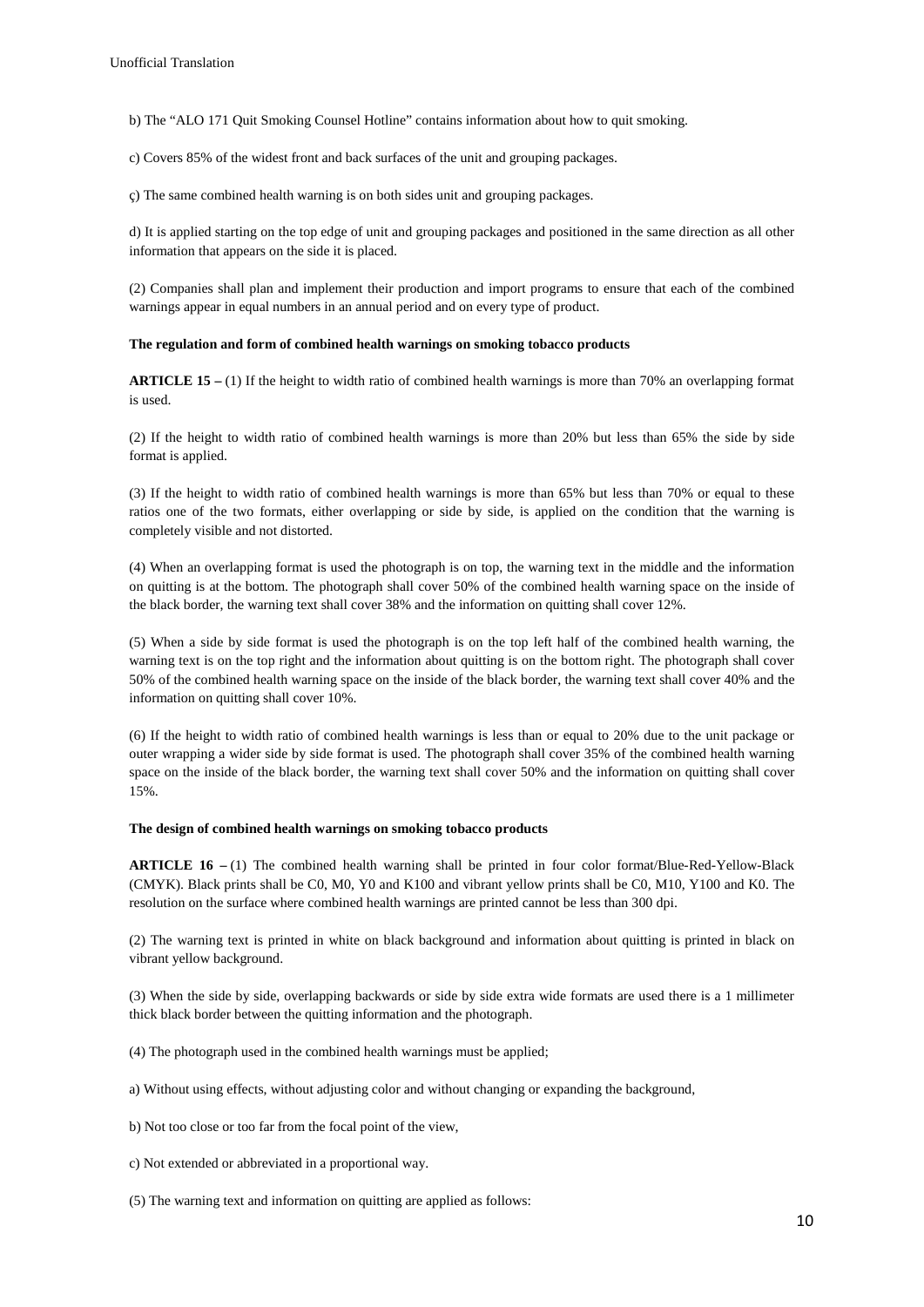a) The warning text and quitting information are against the left and vertical.

b) The warning text and quitting information are printed in bold thick Neue Frutiger Condensed font.

c) The warning text and quitting information are printed in uniform type size.

ç) The type size of the warning text and quitting information shall be such that the visibility of the text is at the highest level and the warning text shall be type size 6 at the least and quitting information shall be 5 at the least.

d) The gaps between the lines of the warning text shall be 2 type sizes larger that the type size of the warning text, the gaps between the lines of the quitting information shall be between 1 and 2 type sizes larger that the type size of the quitting information.

e) The first letter of the warning text shall be upper case the rest is lower case.

(6) When necessary the type size and gaps between lines of the warning text and quitting information can be smaller than what is specified in above subclauses (ç) and (d) as long as the combined health warning is completely visible on smoking tobacco products.

## **Rules concerning the combined health warning on smoking tobacco products with hard packs that open from the top.**

**ARTICLE 17 –** (1) The cover surface space on hard packs that open from the top must be smaller than the surface space specified for photographs in article 15 clause four and if the photograph is divided when the cap is opened the combined health warning is applied as follows:

a) The warning text is on top, quitting information in the middle and the photograph at the bottom.

b) The photograph shall cover at least 50% of the combined health warning space on the inside of the black border, the warning text shall cover at least 30% and the information on quitting shall cover at least 10% not to exceed 12%.

(2) If the cover surface space of a hard pack that opens from the top is larger than the surface space set aside for the photograph in article 15 clause four and the warning text or quitting information is divided when the lid is opened the combined health warning shall be applied as follows:

a) The photograph is on top, the warning text is in the middle and the quitting information is at the bottom.

b) The photograph shall cover at least 50% of the combined health warning space on the inside of the black border, the warning text shall cover at least 30% and the information on quitting shall cover at least 10% not to exceed 12%.

(3) The photograph, warning text and quitting information that comprise the combined health warning shall be applied so that when each packet is opened it is not divided within itself.

## **Other requirements in the unit and grouping packages**

**ARTICLE 18 –** (1) The production coding and similar markings are included visibly without using a cold seal on the bottom surface of the unit packet and on one of the short edge surfaces of the grouping packets.

(2) The production date information in maximum month and year "Ü.T.: …." form is visible on the bottom surface of the unit packet and on one of the short edge surfaces of the grouping packets.

(3) The statement "Produced/imported with the permission of the Ministry of Agriculture and Forestry" and information on the producer of the product is visible on one of the side surfaces of the unit packet and on one of the short edge surfaces of the grouping packets.

(4) The amount information is written in distinctive type in the right bottom corner of the back surface on unit packets in a single line. The amount is written as "20 cigarettes" on cigarette packets, "…..cigar/cigarillo" on cigar and cigarillo packets and "……g" on all other tobacco products.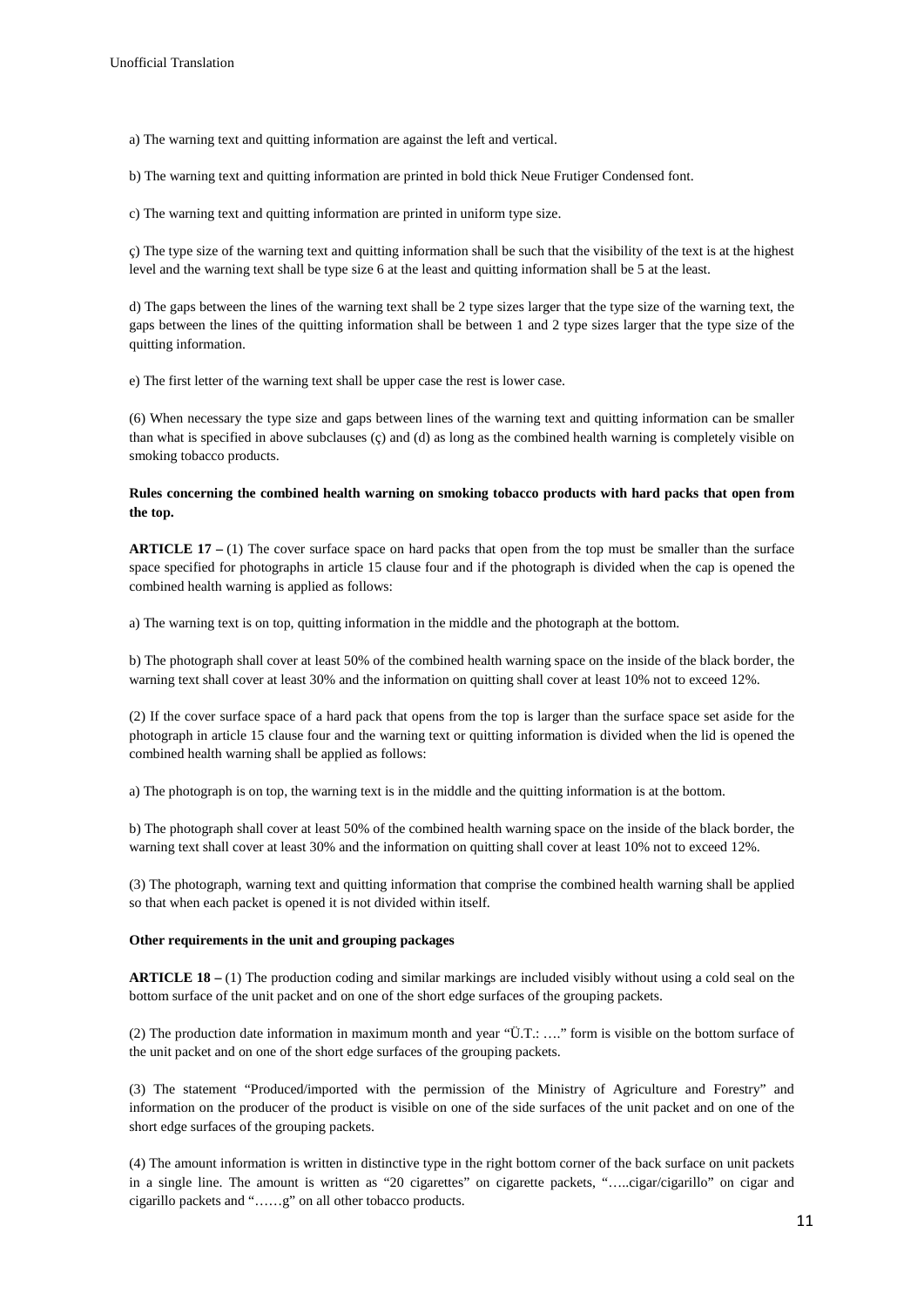(5) The barcode is visible on one of the side surfaces of the unit packets and on one of the long sides of the grouping packets.

(6) On smoking tobacco products other than cigarettes the TS standard sign and number, type feature information and use by date for hookah tobacco products are included on the side surface of rectangular prism or similarly shaped unit packets and grouping packets and on the back surface of bagged unit packets.

(7) The warning that "Punishment for selling to minors under 18 is jail" is applied on the top surface of cigarette unit packets made of hard cardboard material, on one of the side surfaces of soft packets, a short side surface on grouping packets, for smoking tobacco products other than cigarettes visibly on the back surface of unit and grouping packets centered vertically or horizontally to the space under or next to the combined health warning depending on how the combined health warning has been applied, in uniform type size and in white.

(8) The statements in clauses one, two, three, five and six of this article are included on the back surface of bags. The statements specified in one, two, three, five and six of this article are written on the surfaces they are supposed to be in Helvetica font and Pantone Cool Gray 2 C Mat finishing color.

(9) Only the e-mail address of the production place and producer company contact information is included on the inner surface of cigarette unit packets in type size 8 at the most, in black and in Helvetica font.

(10) Stickers are placed on transparent groupings. The brand and distinctive marking, production place and date, amount, coding information and barcode are on the label. The color of the label is white and the phrases included on it are written in black Helvetica font.

(11) Labels in 148 millimeter by 210 millimeter maximum size are adhered to boxes. The color of the label is white and the phrases included on it are written in black Helvetica font. The brand and distinctive marking, production place and date, amount, coding information and barcode are on the label. These phrases may be written on the box on the condition that the size is the same and the same font and color are used.

(12) In the event of anything not addressed in this Regulation and any hesitations on the surfaces on which other requirements of unit and grouping packets are to be applied shall be resolved by the Ministry.

## **Security Feature**

**ARTICLE 19 –** (1) The tobacco products that are supplied to the market will have the banderoles that are defined in the framework of general communiqués issued about the banderoles product tracking system on tobacco and alcoholic products.

(2) Banderoles are adhered to the unit packets at the tobacco products production facilities so that they will tear when opened.

## **SECTION FOUR Miscellaneous and Final Provisions**

## **Obligation to Notify**

**ARTICLE 20 –** (1) Producers shall submit all information in the scope of this Regulation to the Ministry when asked in complete and accurate form within fifteen days. No incomplete, incorrect and misleading information and documents are to be submitted.

## **Tobacco for oral use**

**ARTICLE 21 –** (1) No tobacco for oral use shall be supplied to the market.

## **Market monitoring and inspection**

**ARTICLE 22 –** (1) The Market monitoring and inspection of tobacco products is done or ordered to be done by the Ministry in accordance with the provisions of Law 4703 on the Preparation and Application of Technical Legislation